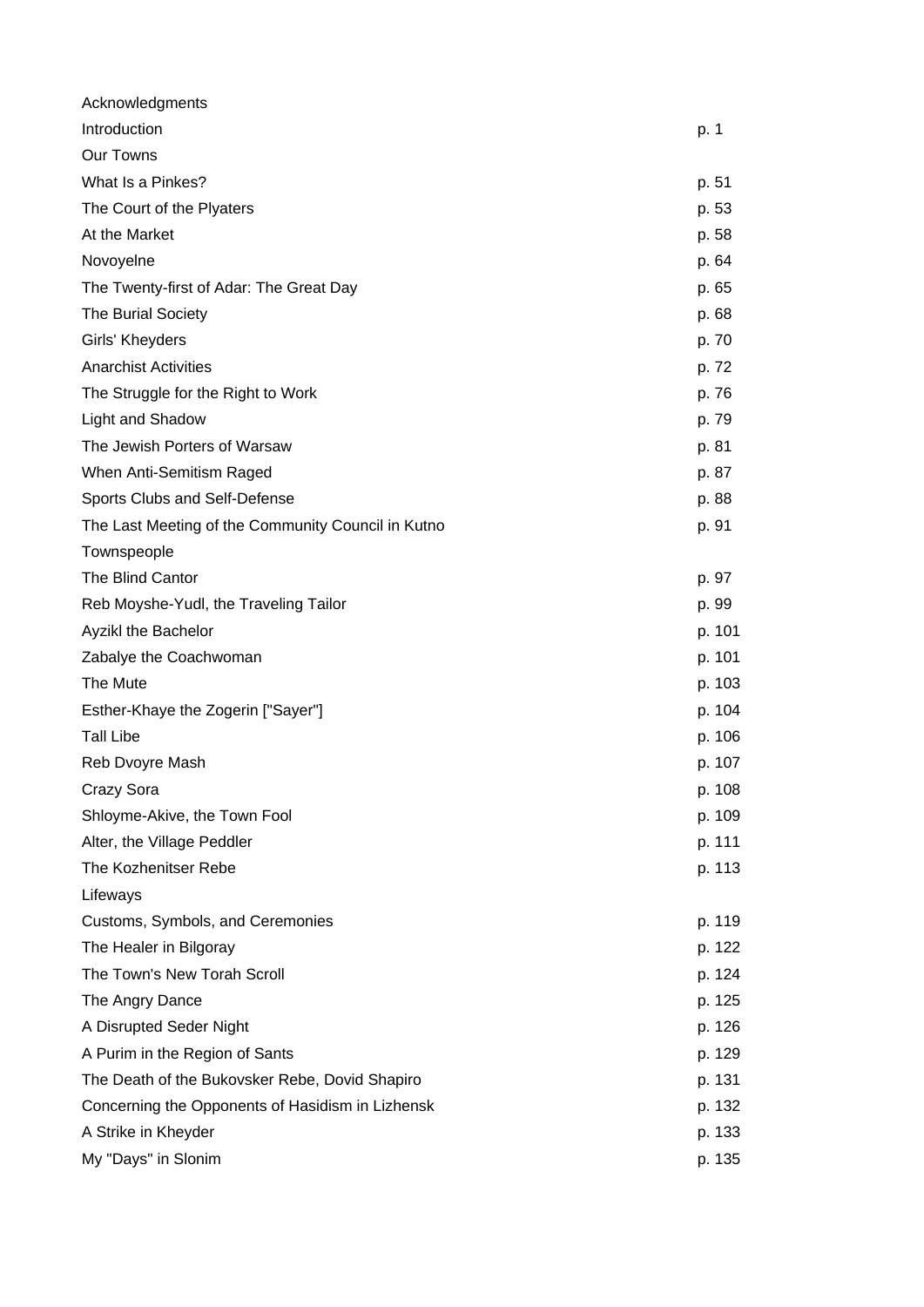| From American Universities to the Polish Yeshivas       | p. 138 |
|---------------------------------------------------------|--------|
| The First Yiddish Library                               | p. 140 |
| My Grandmother Sews Her Own Burial Shroud               | p. 141 |
| Events                                                  |        |
| The Butchers of Zhirardov Commission a Torah Scroll     | p. 145 |
| The Righteousness of Revolutionaries                    | p. 146 |
| The Ruined Wedding                                      | p. 148 |
| The First Suicide in Town                               | p. 150 |
| A Hasidic Demonstration                                 | p. 152 |
| The Dispute Over the Succession to the Rabbinate        | p. 154 |
| An Escape from Certain Death                            | p. 158 |
| A Murder in the Forest                                  | p. 160 |
| The Pogrom in 1936                                      | p. 162 |
| A Communist Assembly Elects a Zionist as Representative | p. 164 |
| Jewish Fighters on the Battlefields of Spain            | p. 166 |
| Legends and Folklore                                    |        |
| The Ancestors' Merit and the Blessings of Laughter      | p. 171 |
| Three Parables of the Dubner Magid                      | p. 173 |
| The Slaughtering Knife and the Saw                      | p. 174 |
| Khayim-Yisroel Melamed and the Kozhenitser Magid        | p. 175 |
| In Khorostkov During the First World War                | p. 179 |
| Dear God!                                               | p. 182 |
| Holocaust                                               |        |
| A Final Moral Lesson                                    | p. 189 |
| The Typhus Epidemic and a Wedding at the Cemetery       | p. 192 |
| How I Read Yiddish Literature to an S.S. Captain        | p. 195 |
| Terror in Vishnevits                                    | p. 198 |
| The Families in the Bunkers                             | p. 200 |
| How I Hid Twelve Jews                                   | p. 203 |
| Wanderings of a Child                                   | p. 204 |
| My Escape from the Ditches of Slaughter                 | p. 208 |
| Passover: Under the Rule of Hitlerite Tyranny           | p. 212 |
| I Was a German "Soldier"                                | p. 218 |
| The Capture of Girls                                    | p. 225 |
| Kol Nidre in Auschwitz                                  | p. 231 |
| The Transport from Auschwitz                            | p. 234 |
| Return                                                  |        |
| Searching for the Life That Was                         | p. 243 |
| <b>Belkhatov Without Jews</b>                           | p. 244 |
| My Tragic Night in Zhelekhov                            | p. 246 |
| A Visit to My Town of Bilgoray                          | p. 248 |